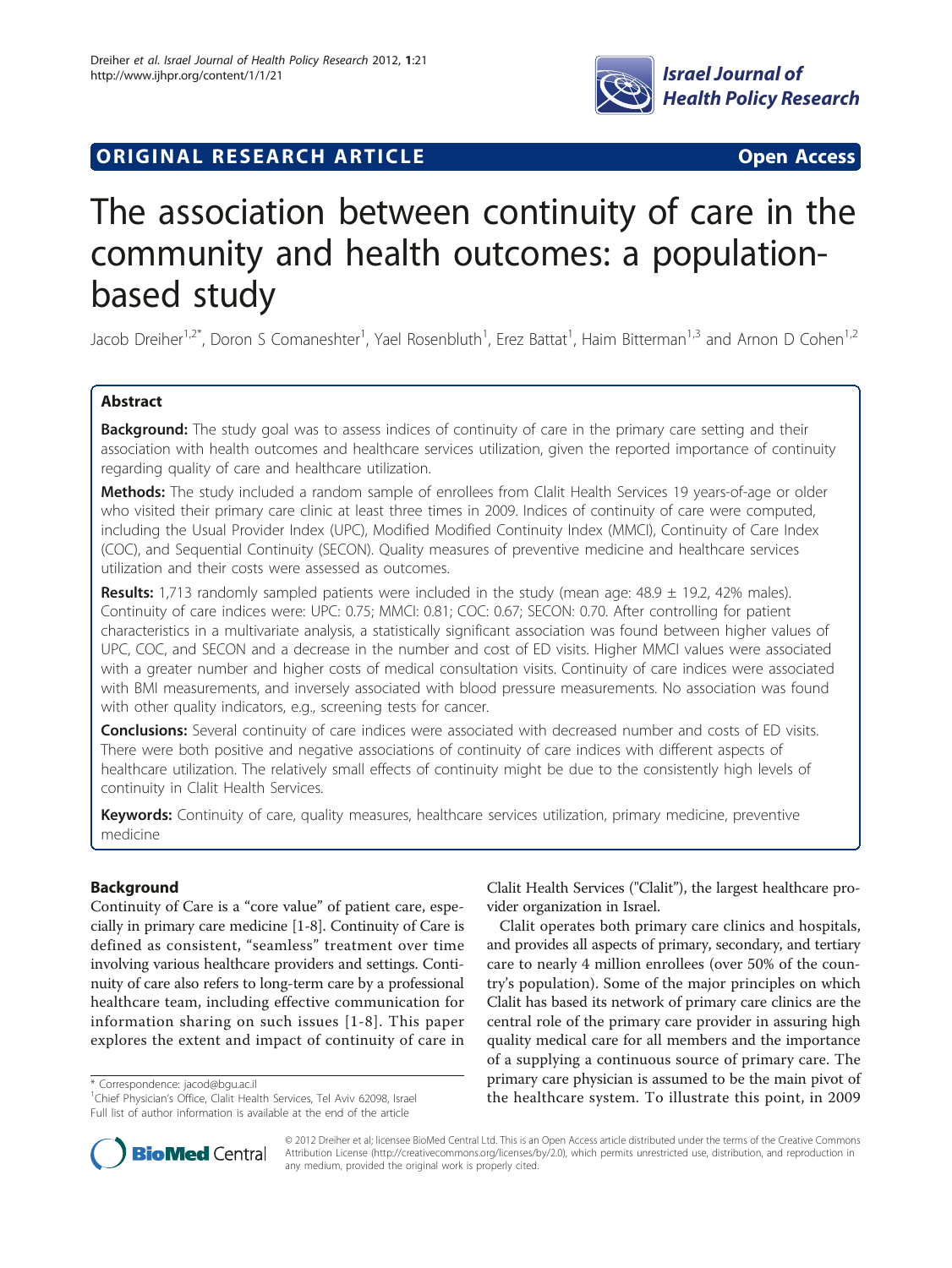Clalit's 4 million enrollees had 40 million contacts with primary care physicians, and only 9 million visits with consultants, 600,000 hospital admissions, and 900,000 ED visits that did not result in a hospital admission. Therefore, primary care visits consisted of 80% of all medical contacts in 2009. When referral to a consultant is needed, the patient is either referred by the physician or can be selfreferred in several specialties (e.g., dermatology, orthopedics, ophthalmology). Primary care visits do not require co-payment, but visits to a consultant require a small copayment (about US \$6 for an unlimited number of visits within a calendar quarter). About 16% of clinics are solo clinics, 7% are group practice (where the list of enrollees is shared by two or more physicians), and most (77%) are team clinics. The patient first selects one of Clalit's clinics and then, if it is a team clinic, is offered a choice of several physicians within the clinic. For each patient a regular physician is specified. The primary care clinic supplies both curative and preventive services. Some preventive services are only initiated by physicians while other can be initiated by the nurse.

Since access to care and timeliness of making appointments is considered an important issue in the Israeli consumer's culture, even within Clalit breaks in continuity may occur when patients warrant encounters with another clinician. This may happen when patients need care outside working hours or in the absence of the regular physician due to illness, vacation, etc. Sometimes continuity breaks when patients choose to go to the emergency department (ED) without a referral.

Quality of care has been a major issue of interest for Clalit as a whole, but to date, it has been measured separately in primary care and in the hospital setting. Efforts are now underway to bridge that gap by developing quality measures dealing with continuity of care, both within the primary care setting and within the hospital, and in the interface between primary care and in the hospital setting, e.g., planned discharge, follow up with the primary care physician following admission for certain diagnoses, and processes where a good interface between primary and tertiary care is necessary to improve the quality of care (e.g., diagnosis and early treatment of cancer, follow-up for melanoma patients). As part of these efforts, we wanted to assess the association of published measures of continuity of care in the primary care setting in the general population, with a special focus on patterns of healthcare utilization.

Early attempts to define continuity of care were based on estimating the proportion of visits to a specific physician (longitudinal continuity). More recently, the literature has focused on issues such as care by the smallest number of professionals, continuity of data shared by caretakers (information continuity), good communications between caretakers working in a team or between various providers (team continuity), consistent approach to patient care management by all parties involved (management continuity), and the ongoing relationship between patients and care providers (relational/interpersonal continuity) [[1-8](#page-10-0)]. The three major facets of continuity of care (longitudinal continuity, patient-professional relationship, and coordinated care) are related yet distinct concepts and therefore should be measured separately [\[1](#page-10-0)[-14\]](#page-11-0).

In primary medicine, continuity of care is typically defined as an ongoing relationship between a single caretaker and a patient beyond specific episodes of illness. Another way to think of continuity of care is to liken it to a loyalty contract between the patient and the person who has clinical authority on behalf of the healthcare service provider. This relationship, which may also be defined as longitudinal continuity, a "caring" relationship, or personal continuity, encourages improved communications, trust, and a sense of continuous responsibility. In family medicine, continuity of care differs from coordinated care, although continuity also improves coordination [[5,7-9,](#page-10-0)[13](#page-11-0)-[19](#page-11-0)].

There is evidence that continuity of care is related to a high degree of patient satisfaction. Specific evidence associates continuity of care and aspects of healthcare services utilization. Continuity of care is important for specific categories of patients including women, the elderly, patients with chronic conditions, patients who consume many medications, individuals with limited social support networks (for whom the caretaker constitutes their main source of support), individuals with low educational attainment, and, in the United States, individuals insured by Medicare or Medicaid. Nonetheless, the significance of continuity of care attributed to specific patient groups varies, and many patients attribute greater weight to access to care rather than to continuity [[6,](#page-10-0)[15,18,20,21](#page-11-0)].

A patient-caretaker relationship in which a high level of continuity of care exists is characterized by improved patient-physician relations, including trust-building, mutual understanding, effective communications, a sense of responsibility over time [[3,6](#page-10-0)[,15,16,22-24\]](#page-11-0), and better quality of care, including better identification of issues and diagnostic accuracy [\[3,6,](#page-10-0)[15,16](#page-11-0),[19,22-26\]](#page-11-0). Continuity of care has also been associated with better management of patients with chronic conditions and maternity care outcomes, higher rates of compliance to medications, performance of screening tests, receipt of preventive medicine services and follow-up visits, and a reduction in hospitalizations, repeat hospitalizations, emergency department (ED) visits, and duration of hospitalizations [[3,6](#page-10-0)[,12,15,16](#page-11-0),[19](#page-11-0),[22-26](#page-11-0)]. This was especially true for older cardiac patients, patients with asthma, patients with diabetes, and hospitalizations due to chronic conditions. In contrast, no reduction in hospitalizations due to acute conditions was found [\[25](#page-11-0)].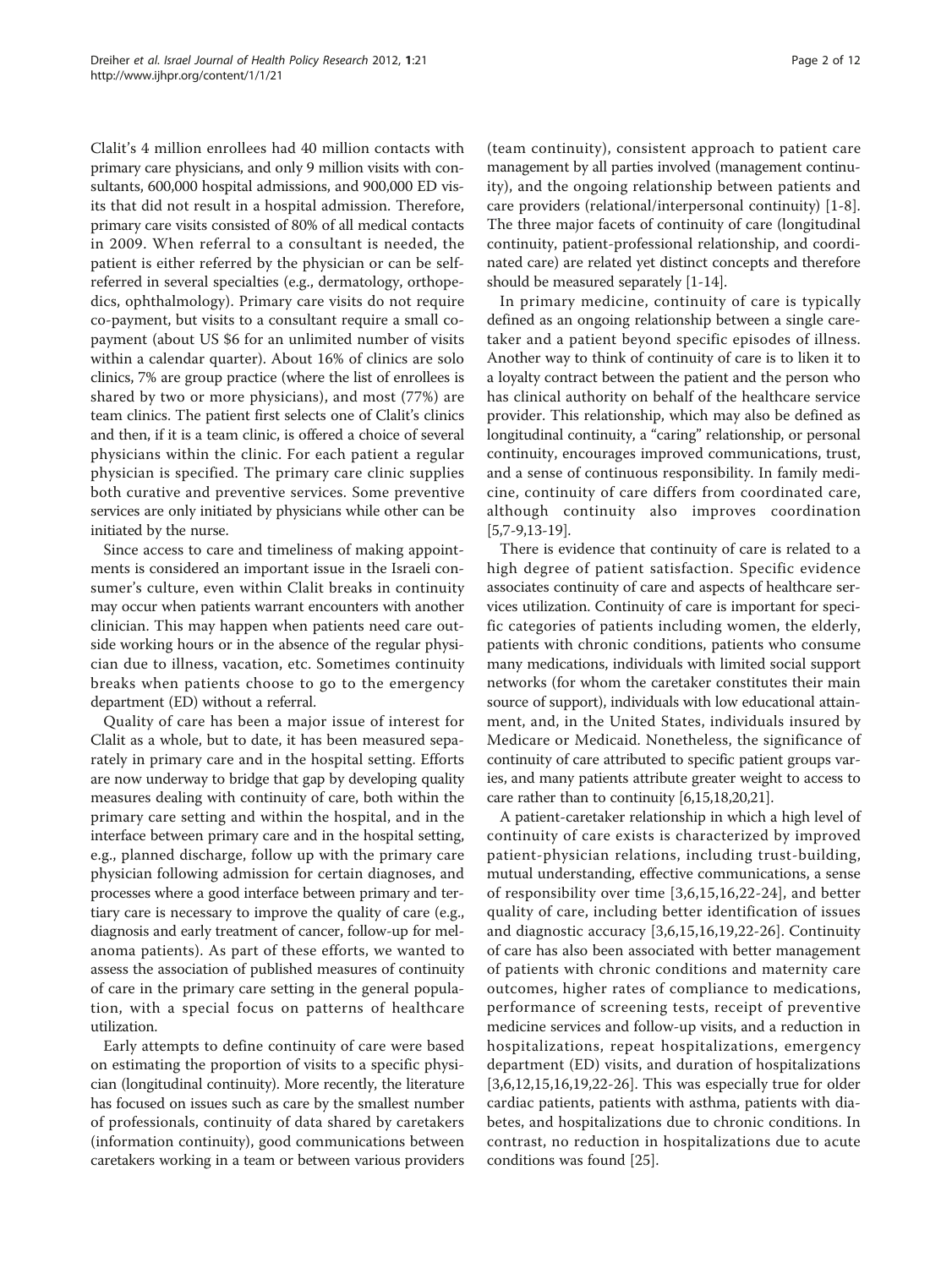In a previous study [\[27](#page-11-0)], increased continuity of care was associated with a statistically significant 44% reduction in the risk of all-cause hospitalizations, after controlling for patient case-mix, number of visits, and demographics. A statistically significant 46% reduction in hospitalizations due to chronic conditions was also found, while no reduction in hospitalizations due to acute illnesses was reported [\[27\]](#page-11-0).

A correlation was also found with reduced healthcare expenses [[12,17,25\]](#page-11-0), especially as a result of reduced hospitalization rates, ED visits, clinic visits, and non-attendance rates [\[12\]](#page-11-0). A study of 4,000 patients in Belgium found that total healthcare costs for patients who were treated by a single physician were significantly lower than for patients who visited more than one physician in the two-year period preceding the study, after controlling for patient demographics and factors such as internal locus of control, physical functioning, mental functioning, comorbidity, and number of routine visits to a clinic [[18](#page-11-0)]. Correlations were also found with measures of patients' quality of life, alleviation of symptoms and chances of recurrence, such as time to return to a regular work schedule for patients with lower back pain [\[6](#page-10-0)].

Continuity of care also has potential shortcomings, as being treated only by a specific caretaker may reduce patients' ability to rapidly access an available caretaker in an emergency. Alternatively, visiting several caretakers may allow peers to check diagnoses or suggest additional possible directions for diagnostic explorations. Caretakers with specialties in various fields may complement each other. Higher continuity of care may paradoxically impair communications between the patient and the provider since their prior familiarity may reduce the duration of each visit and prevent patients from raising new issues. Nonetheless, a comprehensive literature review of this topic did not find evidence of damage caused by higher continuity of care [\[25](#page-11-0)].

Since continuity of care is a multi-faceted concept, its assessment requires several measures [[3,](#page-10-0)[20,28](#page-11-0)-[36\]](#page-11-0). Most indices of continuity of care address the temporal aspects of patient-caretaker interactions, such as duration of care, frequency of interactions, concentrated vs. distributed care among several caretakers, and sequence of care [\[3](#page-10-0)[,20](#page-11-0)].

The aim of this study was to describe selected measures of various aspects of continuity of care (concentration of care, distribution among several caretakers, short-term sequence) within the primary care setting and examine their association with healthcare services utilization, including hospitalizations, ED visits, and duration of hospitalizations, and preventive medicine quality indicators reflecting the quality of preventive services (performance of screening tests) in a sample of the general adult population of Clalit. While the subject has been previously investigated in other health care systems [[5,6,8](#page-10-0)[,10,12,13,15](#page-11-0)-[17,19,22,23,25,36](#page-11-0)] it has not been previously studied in Israel. For this study, we utilized Clalit's extensive database, which includes demographic and clinical information, including utilization of healthcare services, thus facilitating studies like the present one.

## Methods

The present study was based on retrospective data of members of Clalit for 2009. The Clalit database includes 4,000,000 enrollees. Sampling the entire database is feasible using the last digit of the ID number and/or the two digits before the last one. As It is technically non-feasible to run queries on a population of that size, we combined these two methods to yield about 4,000 enrollees, of whom 1,713 met our inclusion criteria - patients aged 19 years or older, who visited their primary care physician at least three times in 2009, from a population of 2,649,870 enrollees aged 19 years or older.

The main goal of the study was to identify associations of continuity of care indices with healthcare utilization pattern by a logistic regression model. We estimated that up to 20 variables are likely to be included. Since the rule of thumb is to include at least 15 observations per parameter, at least 300 patients would have to be included in the analysis to yield significant results [\[37\]](#page-11-0). Therefore, the sample size available for analysis (1,713 patients) was satisfactory. The cutoff of 3 visits was necessary because continuity of care is always perfect for patients with one visit, and even among patients with two visits, values of indices could shift from 0 to 1 with minute changes in the patterns of visits. Patients treated at a group-practice clinic were excluded, because in such clinics more than one physician is the regular source of care for the patient and the individual physician that participated in the clinical encounter could not be identified. These patients comprised 8% of Clalit's enrollees in 2009 (7% of clinics). No other exclusions were made. Pregnant women were included in the analysis.

Variables used in this study were derived from Clalit's computerized databases. Clalit maintains a comprehensive database that includes demographic information, utilization of primary and consultative medicine services, laboratory tests and imaging, ED visits, hospitalizations, chronic diagnoses, medications, and primary medicine quality measures. The accuracy of Clalit's database for chronic diagnoses has been previously reported to be high [\[38\]](#page-11-0). Almost all Clalit members have a single regular physician. For each visit, data include date of visit and type of visit (ordinary visit, house call, telephone call, visit without the patient's presence [visits for renewing prescriptions or issuing medical documents for the patient], visits for administrative reasons, and unknown/undefined type of visit.). The current study included ordinary visits and house calls only. Visits to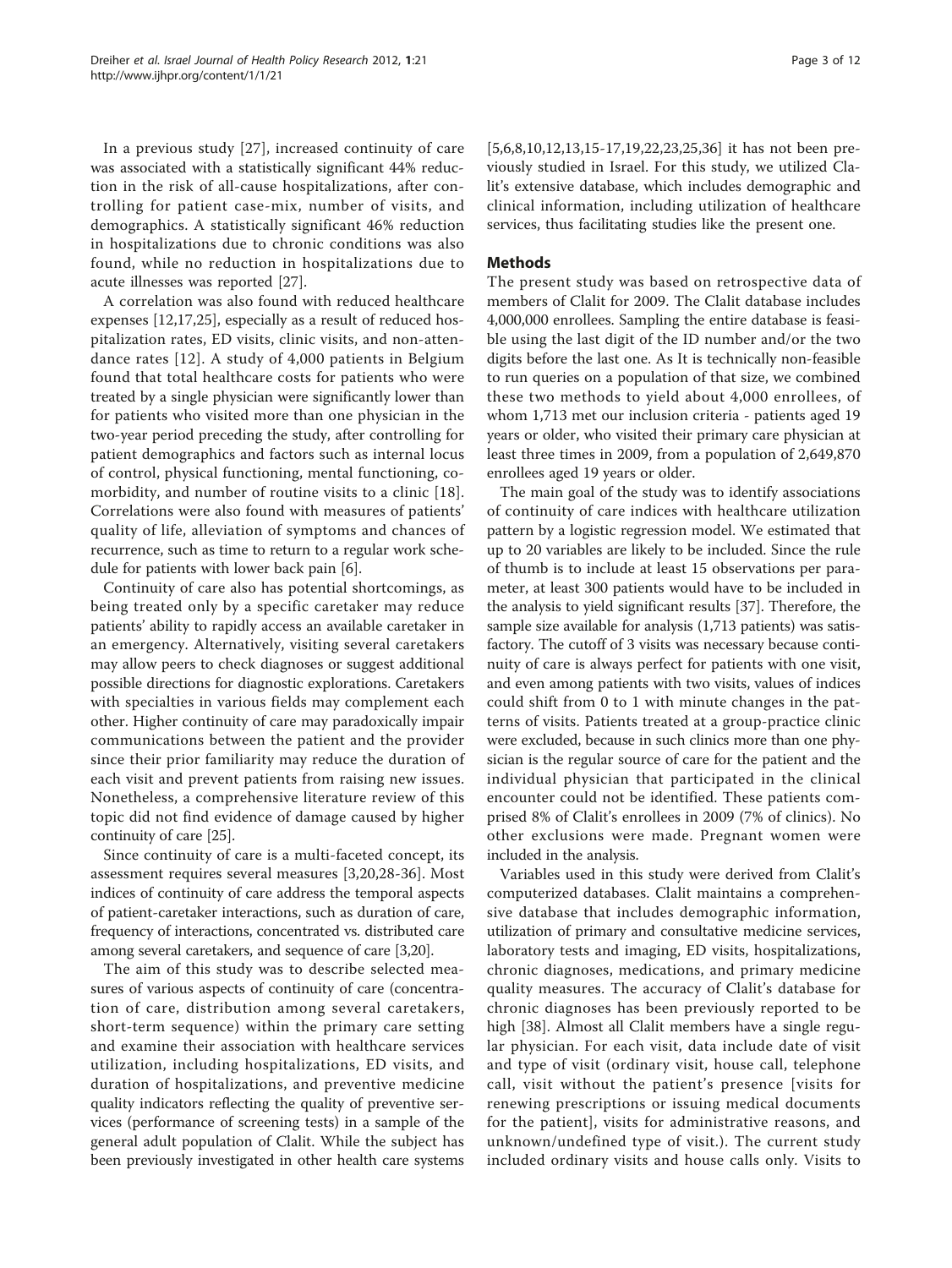the nurses' room only were not included in the present analysis.

The following four continuity of care measures were computed for each patient, based on formulas described in the literature [[3,9,](#page-10-0)[20](#page-11-0),[25](#page-11-0)] (see Appendix 1 for formulas and illustrative examples):

### Usual Provider Continuity (UPC)

This index describes the proportion of visits to the patient's regular physician out of all visits. It ranges from 0 (no visit to the regular physician) to 1 (all visits made to the regular physician). Since all Clalit enrollees have a regular physician, the UPC was calculated according to the above definition (see Appendix 1). According to the literature, if no regular physician is defined for a patient, the index is computed for the physician the patient visited most frequently [\[3,9](#page-10-0)[,20](#page-11-0)].

### Modified Modified Continuity Index (MMCI)

This index focuses on the dispersion between providers and is based on the number of caretakers and number of visits only. Index values range from 0 (each visit made to a different physician) to 1 (all visits made to a single physician). The use of this index in research has become widespread in recent years [\[3,](#page-10-0)[25\]](#page-11-0).

## Continuity of Care index (COC)

This index weights both the frequency of visits to each caretaker and the dispersion of visits between caretakers. Index values range from 0 (each visit made to a different physician) to 1 (all visits made to a single physician) [[3,9,](#page-10-0)[20\]](#page-11-0).

## Sequential Continuity Index (SECON)

This index measures the number of visits made to the caretaker whom the patient saw in the most recent visit. This index is useful for assessing the need to share information among caretakers. Index values range from 0 (every visit made to a physician other than the physician seen in the previous visit) to 1 (all visits made to a single physician) [[3](#page-10-0),[9\]](#page-10-0).

While the UPC focuses on the proportion of visits to the main provider, and does not consider the dispersion among other providers, the MMCI focuses on the dispersion between providers, and the COC is a combined measure that weights these two aspects into a single metric. The SECON is related to the short-term aspects of continuity, rather than the long-term (see Appendix 1).

Additional independent variables included demographics (sex, age, marital status, and country of birth), clinical variables (underlying chronic conditions, including smoking, obesity, and hyperlipidemia), Charlson's comorbidity index [\[39\]](#page-11-0), and features of the primary clinic including ethnicity of the main population served by the clinic (i.e., Jewish/Arab) and the socioeconomic score of the clinic's area. The socioeconomic score was available at the clinic level, and taken from the socioeconomic status of the relevant census tract from the Israel Central Bureau of Statistics' database.

The dependent variables (the primary study outcomes) included utilization of healthcare services and their costs, and several quality measures of preventive medicine used in Clalit. Healthcare services utilization data refer to 2009, and included the number of hospitalizations; total number of days and cost of hospitalizations; the number of visits to the ED, hospital outpatient clinics, and community consultative medical clinics, and the cost of these visits; purchase of medications; and preventive medicine quality measures. Out of the extensive list of 67 quality indicators used in Clalit for evaluating primary care, several indicators were chosen for the analysis, including recording smoking status, blood pressure measurement, height and weight measurements, renal function screening, and cancer screening tests (occult fecal blood test and mammography). These indicators were chosen because they relate to preventive services intended for a large target population (all individuals within an age or sex group, and not just those with chronic diseases or special care problems).

## Statistical Analysis

Continuity of care indices were analyzed as both continuous and dichotomous variables, based on two possible reference points (the median and lowest quartile). The correlations between the four continuity of care indices and healthcare services utilization data were calculated using Spearman's rank correlation coefficient. For preventive medicine quality measures, correlations were tested using the Mann-Whitney test for median comparison.

We constructed multivariate models to test the adjusted effect of each of the continuity of care indices on the extent of healthcare services utilization and on preventive medicine quality of care indices. In these models, utilization of healthcare services was predicted using a linear regression model, and compliance with preventive medicine quality measures was tested separately for each continuity of care index using a logistic regression that included the clinical and socio-economic indices described above as confounders. Goodness of fit of the models was assessed by computing the rate of explained variance  $(R^2)$  and C statistic of each model. Statistical significance was determined at the 0.05 level; statistical analyses were performed using SPSS for Windows software, Version 17.0.

The study was approved by the Institutional Review Board of the Meir Medical Center, which is responsible for community-based studies conducted in Clalit.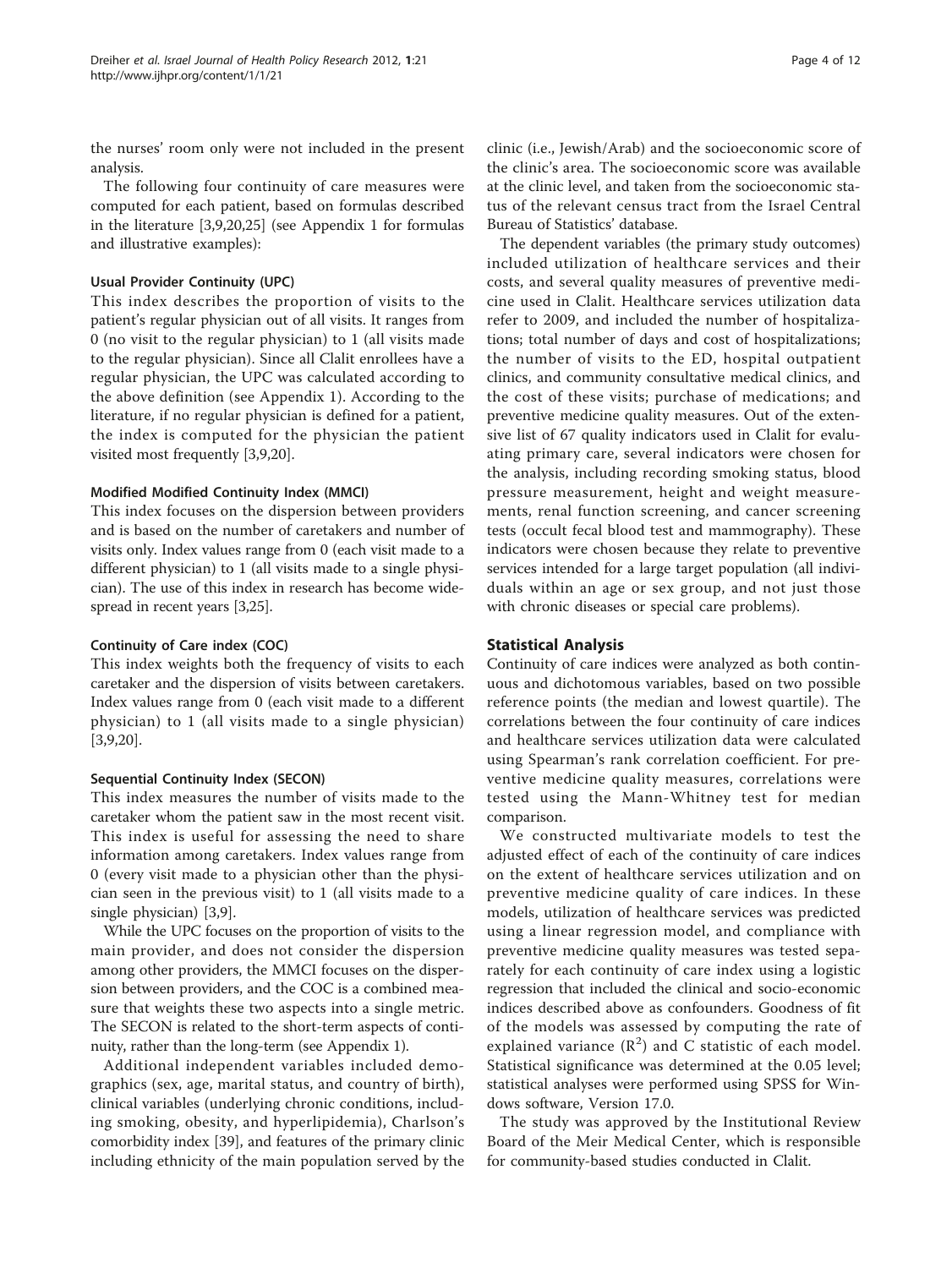All authors declare that they have no competing interests.

### Results

Out of a population of 2,649,870 adult enrollees, 12% had no visit with a primary care physician, 12% had a single visit, 11% had two visits, and 65% visited the primary care clinic three times or more. A random sample of 1,713 patients who visited their primary care physician at least three times in 2009 was selected for the study (Table 1). Within this sample, the majority of patients were female, one-quarter were 65 or older (mean age: 48.9, range: 19 to 97). The sample comprised a greater number of females, individuals age 65 or older, and unmarried individuals, compared to the target population, i.e., all Clalit members. No difference was found between the sample and the target population in terms of the socio-economic clinic scores (Table 1). Seventy-nine percent of patients were treated by a salaried physician and the rest by self employed physicians. This proportion was similar to the percentage of salaried physicians in Clalit (about 80%).

The median number of visits to a primary physician was 6 (3-57) and the median number of caretakers per patient was 2 (1-11). Most participants (70.9%) had at least one underlying chronic condition. Figure [1](#page-5-0) illustrates the distribution of the main chronic conditions (those with a prevalence of over 5%). The most frequent underlying illnesses were hyperlipidemia (39.8%), hypertension (27.8%), diabetes (14.3%), and ischemic heart disease (10.6%).

The four selected continuity of care indices and data regarding services utilization in 2009 are described in Table [2](#page-6-0). Continuity of care indices were: UPC: 0.75 ± 0.25; MMCI: 0.81 ± 0.21; COC: 0.67 ± 0.30; SECON:  $0.70 \pm 0.31$ . 36.1% of the participants experience "perfect" continuity of care (computed value of 1.0 on all measures). The median values of the four indices range from 0.67 to 0.86 (Table [2\)](#page-6-0). The four indices were highly correlated with each other. Spearman's rho values ranged from 0.935 to 0.996.

Regarding healthcare services utilization, 19.4% of the participants visited the ED at least once during 2009 and 75.1% made at least one consultation visit to a specialist during the year. At least one hospitalization was experienced by 14.7% of the participants. 52.5% of participants visited an outpatient clinic at least once during the year.

Subgroup analysis of the continuity of care indices by patient characteristics is outlined in Table [2](#page-6-0). All continuity of care indices increased with increasing age and severity of comorbidity as assessed by Charlson's comorbidity index. UPC and COC were lower in southern Israel. No differences were found between males and females and between salaried and self-employed physicians (Table [2\)](#page-6-0).

An analysis of the correlations between the four indices of continuity of care and various aspects of healthcare services utilization indicated weak, albeit statistically significant, correlations (Table [3](#page-6-0)). In a univariate analysis, higher continuity of care was associated with a greater number of visits to consultative physicians and outpatient clinics and their costs, and the cost of medications. In contrast, a higher degree of continuity of care was found to be inversely related to the number of visits to ED facilities and to the total costs of such visits.

| Variable                              | Category           | Number of participants (% of<br>sample)<br>$N = 1,713$ | Number of participants (% of general<br>population) | p<br>value       |
|---------------------------------------|--------------------|--------------------------------------------------------|-----------------------------------------------------|------------------|
| Sex                                   | Male               | 721 (42.1%)                                            | 1,261,204 (47.6%)                                   | $\,<\,$<br>0.001 |
|                                       | Female             | 992 (57.9%)                                            | 1,388,666 (52.4%)                                   |                  |
| Age group                             | $< 65$ years       | 1,293 (75.5%)                                          | 2,149,186 (81.1%)                                   | $\,<\,$<br>0.001 |
|                                       | $\leq 65$ years    | 420 (24.5%)                                            | 500.720 (18.9%)                                     |                  |
| Marital status                        | Married            | 1,072 (62.6%)                                          | 1,575,082 (59.4%)                                   | 0.008            |
|                                       | Unmarried          | 641 (37.4%)                                            | 1,074,825 (40.6%)                                   |                  |
| Socio-economic score of the<br>clinic | Low                | 707 (41.8%)                                            | 1,087,160 (41.8%)                                   | 0.711            |
|                                       | Medium             | 659 (39.0%)                                            | 995,797 (38.3%)                                     |                  |
|                                       | High               | 325 (19.2%)                                            | 519,387 (20.0%)                                     |                  |
| Sector of the clinic                  | Arab               | 319 (18.6%)                                            | 539,006 (20.3%)                                     | 0.114            |
|                                       | Ultra-<br>Orthodox | 43 (2.5%)                                              | 76,725 (2.9%)                                       |                  |
|                                       | General            | 1,351 (78.9%)                                          | 2.034.176 (76.8%)                                   |                  |

Table 1 Demographic features of patients included in the sample ( $N = 1,713$ ).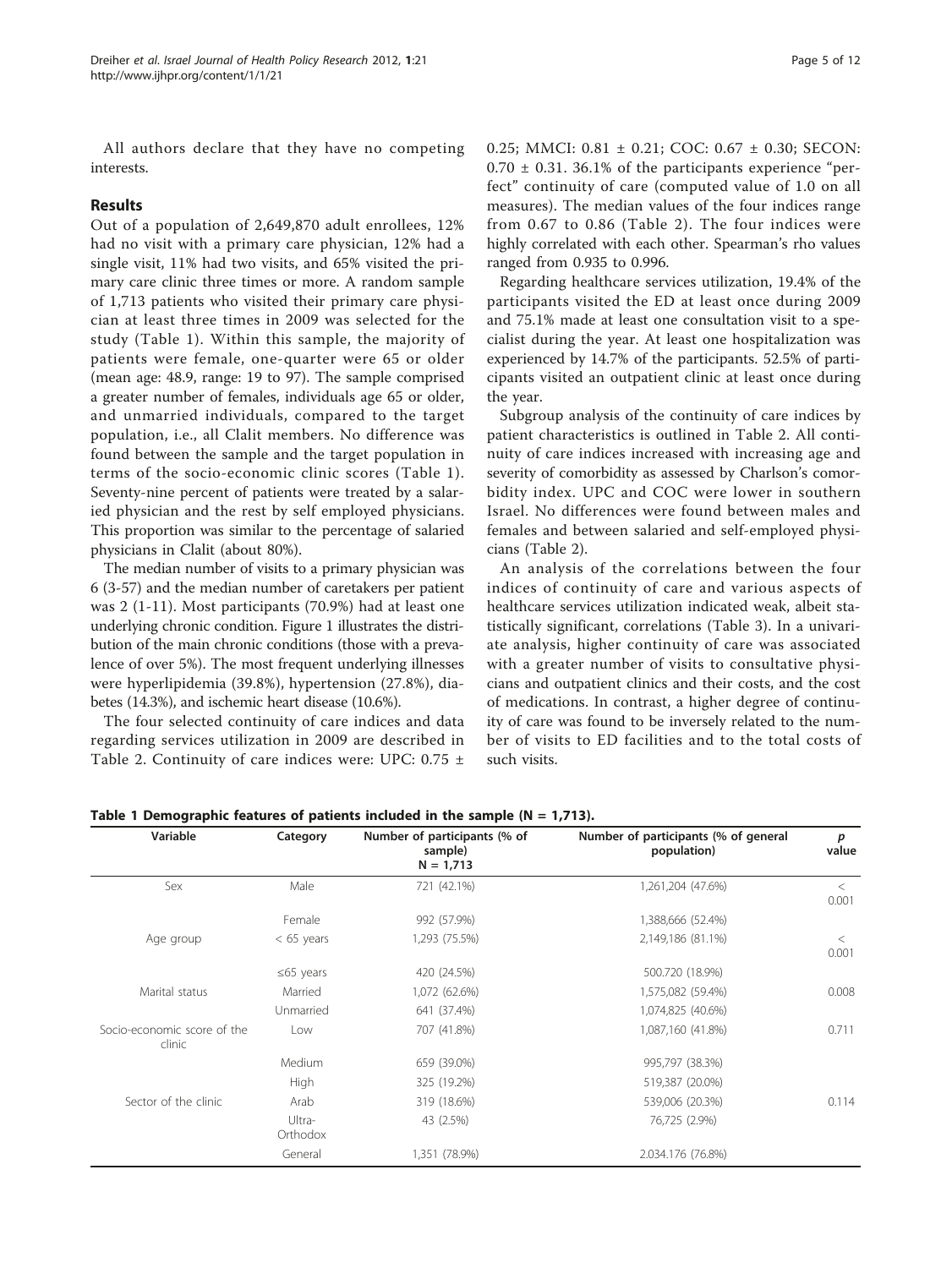Similar correlations between continuity of care indices and healthcare services utilization and costs were found in comparisons between low (bottom quartile) and middle-high levels of continuity of care (remaining quartiles). The cut-off points of the bottom quartiles were 0.55 for UPC, 0.68 for MMCI, 0.40 for COC, and 0.50 for SECON.

Figure 1 Prevalence of chronic and risk conditions in the sample ( $N = 1.713$ ).

Patients with higher continuity of care were more likely to have documented weight and height measurements than patients with lower continuity of care. A similar correlation was found for recording participants' smoking status, although it was not statistically significant. In contrast, an inverse correlation was found for hypertension measurement records. No statistically significant correlations were found between continuity of care indices and performance of cancer screening tests (occult fecal blood tests and mammography).

Multivariate models that included a single continuity of care index and several confounding variables (excluding the number of visits and providers) indicated a statistically significant effect for several indices of continuity of care on healthcare utilization outcomes (Table [4](#page-7-0)). Higher continuity of care was associated with a decreased number of ED visits and their costs, and increased costs of medical consultation visits, after controlling for sex, age, ethnicity (Arab vs. Jewish), marital status (married vs. all other statuses), type of residential area (urban vs. rural), socio-economic score of the clinic (high, intermediate, and low), and selected underlying chronic conditions (which were different for different models; Table [4\)](#page-7-0). The regression coefficients of 0.13- 0.18 associated with the number of ED visits can be translated into a 6-8% decrease in the mean annual number of ED visits for every 0.1 increase in the continuity indices. Charlson's comorbidity index was not included in the model because including specific types of comorbidity was associated with a better fit of the model. No other parameters of healthcare utilization were found to be significantly associated with continuity of care indices, including the number of hospitalizations; total number of days and cost of hospitalizations; hospital outpatient clinics, and purchase of medications. Similar results were found when continuity of care indices were dichotomized (lower quartile vs. all other quartiles) prior to inclusion in the multivariate models (data not shown).

Regarding quality measures related to preventive medicine, continuity of care indices were only associated

<span id="page-5-0"></span>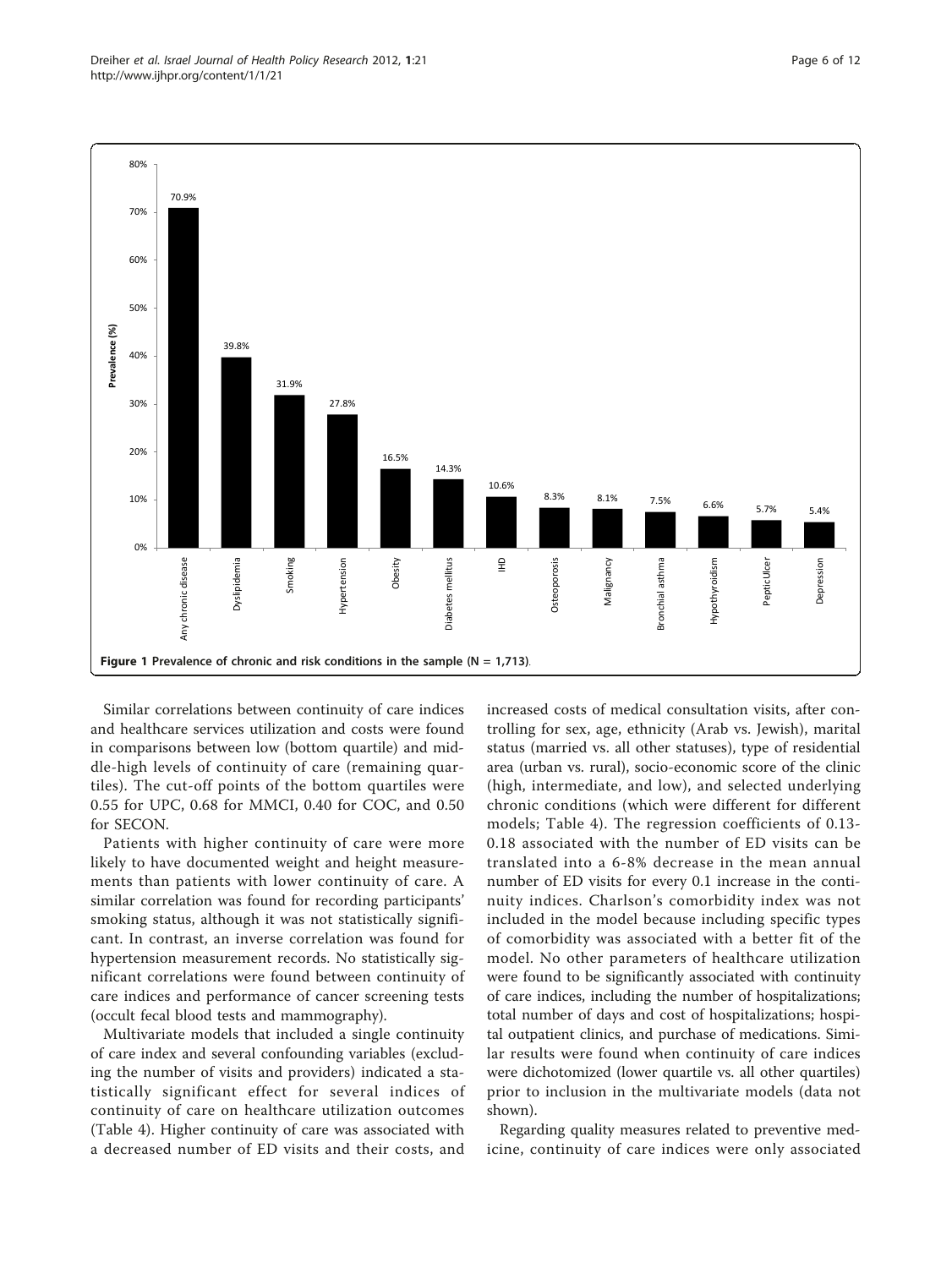|                                                     |               | N     | <b>UPC</b>       | <b>MMCI</b>      | COC              | <b>SECON</b>     |
|-----------------------------------------------------|---------------|-------|------------------|------------------|------------------|------------------|
|                                                     |               |       | Mean<br>(Median) | Mean<br>(Median) | Mean<br>(Median) | Mean<br>(Median) |
| All patients                                        |               | 1,713 | 0.76(0.81)       | 0.81(0.86)       | 0.67(0.68)       | 0.70(0.75)       |
| Sex                                                 | Male          | 721   | 0.76(0.83)       | 0.80(0.86)       | 0.67(0.71)       | 0.69(0.75)       |
|                                                     | Female        | 992   | 0.75(0.80)       | 0.82(0.86)       | 0.67(0.67)       | 0.70(0.75)       |
|                                                     | $p$ value     |       | 0.741            | 0.252            | 0.719            | 0.569            |
| Age (years)                                         | 19-40         | 684   | 0.70(0.71)       | 0.76(0.80)       | 0.61(0.55)       | $0.63$ $(0.67)$  |
|                                                     | $41 - 60$     | 500   | 0.77(0.83)       | 0.82(0.88)       | 0.68(0.70)       | 0.71(0.75)       |
|                                                     | 61-97         | 529   | 0.82(0.89)       | 0.87(0.91)       | 0.75(0.80)       | 0.76(0.81)       |
|                                                     | $p$ value     |       | < 0.001          | < 0.001          | < 0.001          | < 0.001          |
| Region                                              | South         | 190   | 0.71(0.73)       | 0.78(0.80)       | 0.61(0.55)       | 0.66(0.67)       |
|                                                     | Center        | 1,010 | 0.76(0.83)       | 0.81(0.87)       | 0.68(0.70)       | 0.70(0.75)       |
|                                                     | North         | 513   | 0.77(0.83)       | 0.82(0.88)       | 0.69(0.71)       | 0.71(0.75)       |
|                                                     | $p$ value     |       | 0.024            | 0.138            | 0.010            | 0.161            |
| Charlson's<br>comorbidity<br>index<br>(without age) | $\circ$       | 883   | 0.73(0.75)       | 0.79(0.83)       | 0.65(0.61)       | 0.67(0.70)       |
|                                                     |               | 395   | 0.76(0.83)       | 0.82(0.88)       | 0.68(0.72)       | 0.71(0.77)       |
|                                                     | $2+$          | 415   | 0.80(0.86)       | 0.86(0.89)       | 0.72(0.75)       | 0.74(0.78)       |
|                                                     | $p$ value     |       | < 0.001          | < 0.001          | 0.001            | 0.001            |
| Physician                                           | Salaried      | 1,345 | 0.75(0.80)       | 0.81(0.86)       | 0.67(0.67)       | 0.69(0.75)       |
|                                                     | Self-employed | 368   | 0.76(0.86)       | 0.83(0.90)       | 0.69(0.75)       | 0.70(0.80)       |
|                                                     | $p$ value     |       | 0.513            | 0.142            | 0.158            | 0.602            |

<span id="page-6-0"></span>

|  |  | Table 2 Stratified analysis of continuity of care indices by demographic features ( $N = 1,713$ ). |
|--|--|----------------------------------------------------------------------------------------------------|
|--|--|----------------------------------------------------------------------------------------------------|

with hypertension measurement records (C statistic = 0.82), although the correlation did not reach statistical significance after adjustment for confounders.

### **Discussion**

Clalit attributes great significance to monitoring the health status of its members over time. Its computerized databases make it possible to conduct in-depth studies of the continuity of care experience of members and the organization's ability to maintain high standards of continuity of care over time. The current study illustrates the significance of this concept, and presents preliminary empirical findings on the association of continuity of care indices with utilization of healthcare services and quality measures related to preventive medicine. A statistically significant correlation was found between higher values of continuity of care indices and a decreased number of ED visits and their costs, after controlling for participants' background variables. In contrast, higher values of MMCI

| Table 3 Correlations* between continuity of care indices and healthcare services utilization (scope and costs). |  |  |
|-----------------------------------------------------------------------------------------------------------------|--|--|
|-----------------------------------------------------------------------------------------------------------------|--|--|

| Outcome                              | <b>UPC</b> | <b>MMCI</b> | COC       | <b>SECON</b> |
|--------------------------------------|------------|-------------|-----------|--------------|
| No. of ED visits                     | $-0.087*$  | $-0.081*$   | $-0.094*$ | $-0.099*$    |
| Cost of ED visits                    | $0.086*$   | $-0.077*$   | $-0.092*$ | $-0.096*$    |
| No. of outpatient clinic visits      | 0.042      | $0.080*$    | 0.044     | 0.032        |
| Cost of outpatient clinic visits     | 0.036      | $0.071*$    | 0.036     | 0.024        |
| No. of hospitalizations              | 0.028      | 0.042       | 0.028     | 0.020        |
| No. of hospitalization days          | 0.031      | 0.045       | 0.031     | 0.023        |
| Cost of hospitalization              | 0.033      | 0.047       | 0.033     | 0.025        |
| No. of medical consultation visits   | 0.033      | $0.062*$    | 0.032     | 0.038        |
| Cost of medical consultation visits  | 0.040      | $0.062*$    | 0.038     | 0.039        |
| Cost of medications (to the patient) | $0.119*$   | $0.159*$    | $0.122*$  | $0.113*$     |
| Cost of medications (to the HMO)     | 0.009      | $-0.001$    | 0.008     | 0.007        |

(\*) Correlations between continuity of care indices and healthcare outcomes and costs are statistically significant ( $p < 0.05$ ).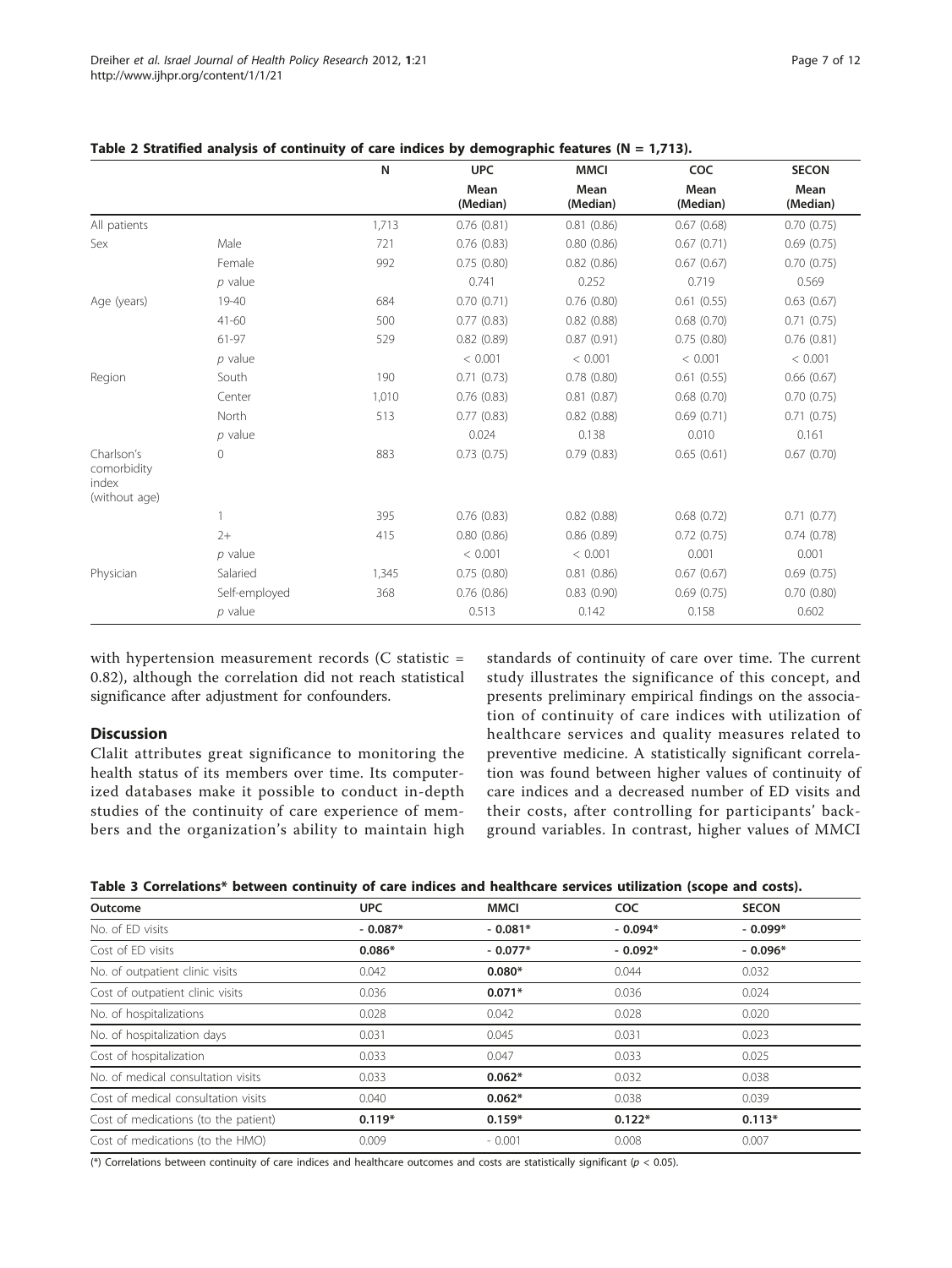| Explanatory variables (continuity of care indices) | В                                    | Confidence interval (95%) |          | p value |  |
|----------------------------------------------------|--------------------------------------|---------------------------|----------|---------|--|
|                                                    |                                      | Lower                     | Upper    |         |  |
|                                                    | Number of ED visits                  |                           |          |         |  |
| <b>UPC</b>                                         | $0.16 -$                             | $0.29 -$                  | $0.03 -$ | 0.019   |  |
| <b>MMCI</b>                                        | $0.13 -$                             | $0.29 -$                  | 0.03     | 0.116   |  |
| COC                                                | $0.18 -$                             | $0.29 -$                  | $0.07 -$ | 0.001   |  |
| <b>SECON</b>                                       | $0.16 -$                             | $0.27 -$                  | $0.05 -$ | 0.004   |  |
|                                                    | Costs of ED visits                   |                           |          |         |  |
| <b>UPC</b>                                         | - 82                                 | $150 -$                   | $14 -$   | 0.018   |  |
| <b>MMCI</b>                                        | $60 -$                               | $142 -$                   | 21       | 0.148   |  |
| COC                                                | $91 -$                               | $148 -$                   | $35 -$   | 0.002   |  |
| <b>SECON</b>                                       | $81 -$                               | $138 -$                   | $25 -$   | 0.001   |  |
|                                                    | Costs of medical consultation visits |                           |          |         |  |
| <b>UPC</b>                                         | 22                                   | $16 -$                    | 59       | 0.254   |  |
| <b>MMCI</b>                                        | 49                                   | 5                         | 94       | 0.030   |  |
| COC                                                | 10                                   | $22 -$                    | 41       | 0.545   |  |
| <b>SECON</b>                                       | 18                                   | $13 -$                    | 49       | 0.260   |  |

#### <span id="page-7-0"></span>Table 4 Selected linear regression models for health outcomes.

Results are adjusted for sex, age, ethnic origin, marital status, residential area (urban vs. rural), socio-economic score of clinic, and selected underlying chronic conditions.

were associated with a higher cost of consultative medicine.

Given the inclusion criteria, the difference between the study population (patients visiting their primary care physician at least 3 times a year) and the general population should be taken into account. The study population was older, more likely to be female and married, and had a higher prevalence of certain chronic diseases (e.g., diabetes) than the general Israeli population. These findings are not surprising, as patients frequently visiting the clinic are a priori more likely to be older, sicker, more likely to be female, and less likely to be single,

In this study, continuity of care indices were relatively high (average values ranged from 0.67 to 0.81 for various indices; a value of 1 was computed for 36.1% of participants). Other studies found lower values of continuity of care indices. For example, in Delaware, United States, MMCI values were found to be between 0.48 and 0.51 [[22\]](#page-11-0). COC values from 0.28 to 0.46 were reported in England [[8](#page-10-0)[,20](#page-11-0)], although UPC values were higher (0.50- 0.68) [\[20\]](#page-11-0). Another study [\[16](#page-11-0)] found higher values of UPC (0.79 in the USA and 0.72 in England), similar to the values found in the current study. The high continuity of care in Clalit could be explained by Clalit's policy of assigning a regular physician to virtually all patients, an on-going relationship with the primary care physician, sometimes for many years, and a strong commitment to patients' satisfaction with the quality of service, monitored periodically by surveys. Further steps that could increase continuity of care could be routinely recommending that the patient maintain continuity of care with the regular

physician when assigning a new appointment (rather than making the earliest possible appointment with another physician) and incorporating continuity indices into the National Program for Quality Indicators in the Community in Israel [\[40\]](#page-11-0).

As described in the Background section, health outcomes previously reported as most strongly associated with continuity of care are an increased use of preventive medicine services and a reduced number of hospital admissions [[3](#page-10-0),[6](#page-10-0),[15](#page-11-0),[16,19,22-26](#page-11-0)]. Other health outcomes reported include the quality of the patient-physician relations and communication, management of patients with chronic conditions, and patients' quality of life [[6](#page-10-0)[,12,17,25,27](#page-11-0)].

In the present study we found continuity of care to be associated with decreased utilization of the ED and increased utilization of ambulatory consultations. The association with decreased utilization of the ED is in accordance with the literature [[3,6,](#page-10-0)[12,15,16,19,22](#page-11-0)-[26\]](#page-11-0). The increased number of referrals to consultants seen with increased continuity of care is paradoxical, and can be explained by (1) assuming that when patients are seen by a regular source of care, they are more likely to be referred to ambulatory care than to emergency services; (2) assuming that physicians with a continuous relationship with a patient might be more likely to refer that patient for consultation than a physician who hardly knows the patient, and (3) considering the fact that some consultations can be self-referred (see above), in which case they might be independent of the primary care physician's relations with the patient. However, the overall effect of all the continuity of care measurements was very small. Most r values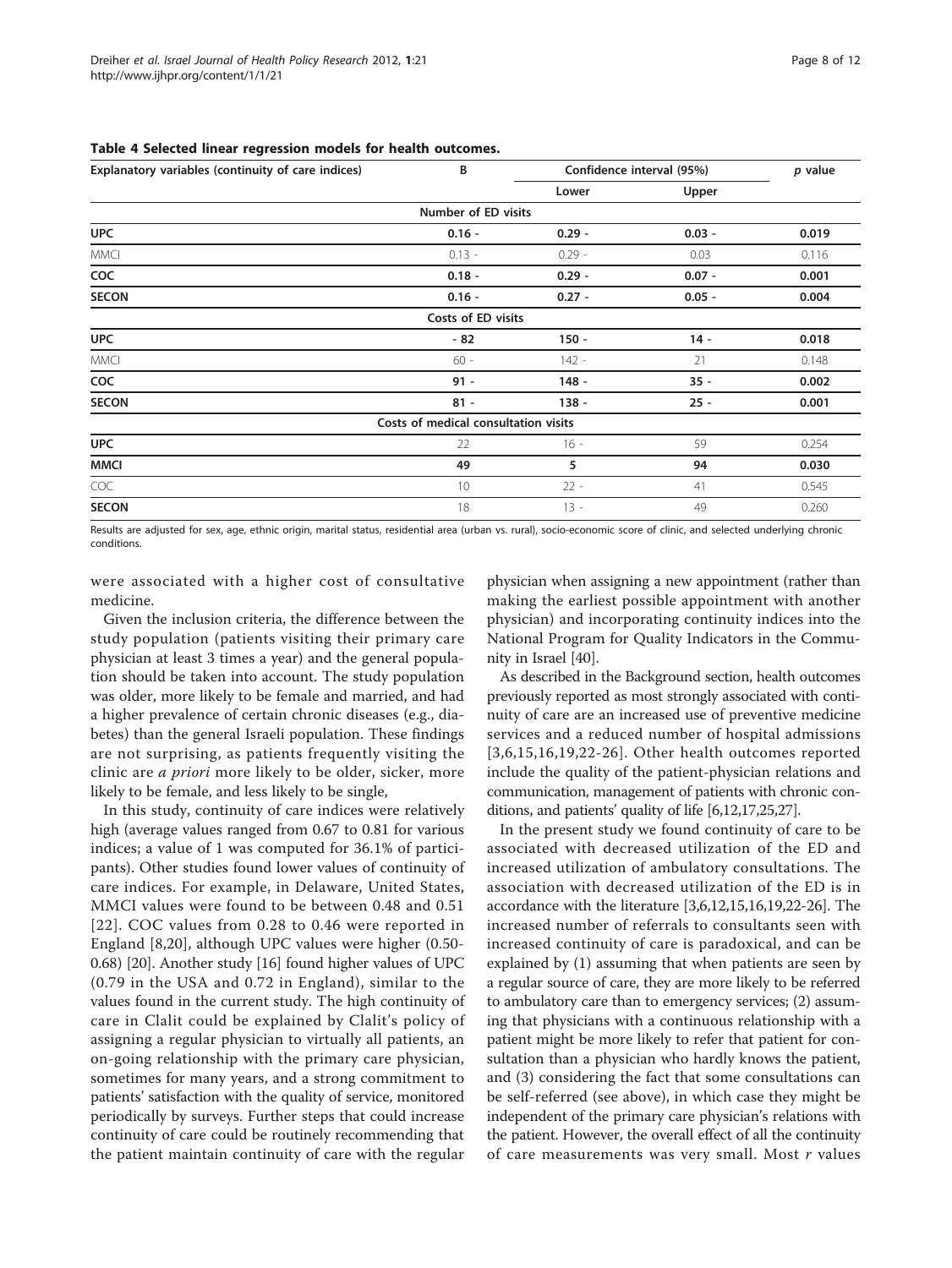detailed in Table [3](#page-6-0) were less than 0.1. Therefore, the extent to which the variance can be explained (which is equal to  $r^2$ ) is less than 1% for most measurements. Even so, the regression coefficients of 0.13-0.18 associated with the number of ED visits actually mean that (given that the annual average number of ED visits of 0.225 per enrollee), each increase in 0.1 of the continuity index can be translated into a 6-8% decrease in the number of ED visits.

The lack of association with hospitalization is in contrast with our hypotheses and with previously published findings, and can be explained by the fact that the present study deals with a sample of a relatively healthy general population. Patterns of care in this population may be different than those of special populations such as chronically ill patients or the elderly. Furthermore, we included all types of hospitalizations (due to both acute illness and exacerbations of chronic disease states) in the present analysis. Acute, unavoidable hospitalizations may be less likely to be prevented by better continuity of care and might be more prevalent in a sample of a healthy general population. Thus the association between continuity of care and hospitalizations is less prominent than expected.

We found some correlation between continuity of care and quality measures related to preventive medicine, such as screening for smoking and measuring weight and height, but no association with cancer screening and an inverse association with screening for hypertension. It could be hypothesized that screening for cancer is dependent more on the patient's compliance and access to those services than to the nature of the physician-patient relationship, and therefore no association was found between continuity of care and cancer screening. As for the findings related to screening for hypertension, these are hard to explain and may reflect a chance finding. There might be a threshold effect, above which differences in continuity are unlikely to make a difference. Given the high overall continuity of care within Clalit, it is possible that the preset analysis was unable to relate small differences in continuity between the lowest quartile and the other three quartiles. Different findings might arise in a population with a lower continuity of care and greater dispersion.

Choosing a sample of patients with frequent visits to their family physician may explain the strongest univariate association between continuity of care indices in this study, the relation with prescription of drugs and also medication cost. On the other hand, choosing subjects based on visits to family physicians, and not nurses, might have reduced the ability to correctly reflect the performance of prevention tests and blood pressure measurements.

The four indices were highly correlated with each other. This could be explained by the relatively high values of these induces, with 36% of patients having a value of 1.0 for all four parameters and median values ranging from 0.68 to 0.86. Despite this, we recommend future studies to include all four indices, as each of them measures continuity of care in a different way and could behave differently in a population with a lower level of continuity of care. Furthermore, since there are several different types of continuity (i.e., longitudinal continuity, informational continuity, relational continuity, etc., as described in the Background section), the relationship between continuity of care and positive outcomes is complex. Future studies should probably dissect the overall concept into a series of measures.

Correlations between continuity of care and improved health outcomes such as fewer ED visits or improved compliance with preventive medicine instructions do not necessarily constitute evidence of a causal relationship. A relationship in the opposite direction is also possible – Salutz and Lochner [[12\]](#page-11-0) suggested that patients with better health outcomes may be more satisfied with their physician and therefore return to see them. The correlation may also be explained by patients' individual characteristics that are directly related to improved outcomes. Furthermore, improved organization of healthcare services may also enhance patients' health outcomes and maintain continuity of care [[12\]](#page-11-0). On the other hand, it can also be hypothesized that patients with better health outcome have a smaller number of visits to the primary care clinic, so that mathematically, a single visit to a physician other than the regular provider could have a great influence on decreasing continuity of care indices. This could explain the association between higher Charlson comorbidity index and better continuity of care found in the present study.

The current study is unique in the selection of its sample, which is taken from all adult members of Clalit (aged 19 years and older) and includes individuals who enjoy good health alongside others who have one or more chronic condition of varying levels of severity. The findings of this study illustrate once again that continuity of care indices are associated with health outcomes and measures related to preventive medicine. The statistically significant correlations obtained indicate that continuity of care experienced by patients is a measure that is worthy of attention. Whether intentional use of continuity of care indices contributes to the prediction of healthcare services utilization and costs and to the prediction of patients' compliance with preventive medicine should be the subject of further study.

The current study has several limitations. Continuity of care indices were related to visits to family physicians only. Including visits to all physicians with whom patients consult might provide a different picture. The study is based on 2009 data only and the situation may be different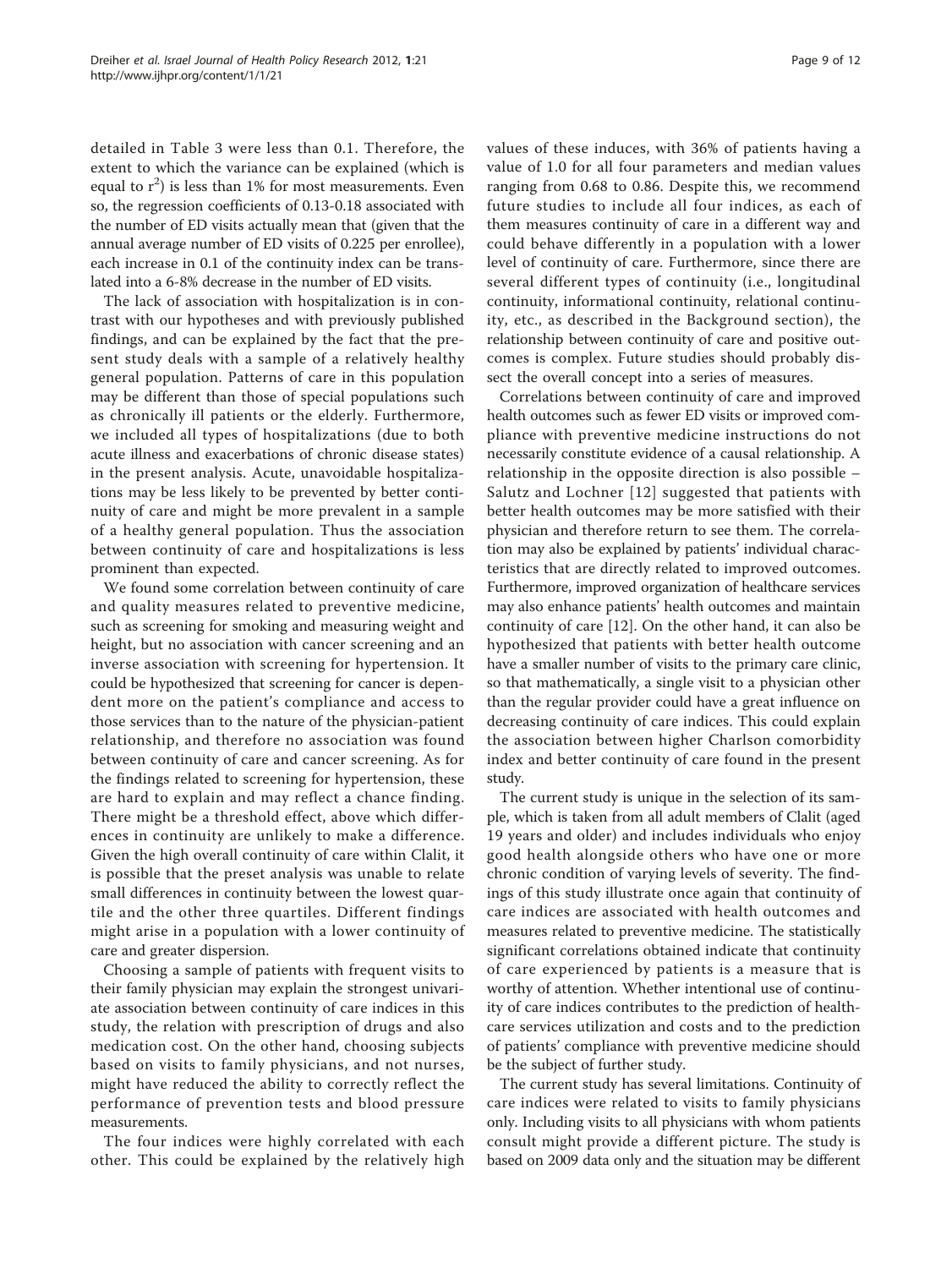in earlier or later years. Healthcare services utilization was measured concurrently with continuity of care, and it may be advisable to measure the correlation between continuity of care over several years and healthcare services utilization in the subsequent year. Clinic visits included in this study were visits that were marked as either ordinary visits or house calls. Although visits without the patient's presence were excluded from this study (typically these were visits by a family member who requested prescriptions or medical documents on the patient's behalf), it cannot be ruled out that family physicians marked visits without the patient's presence as ordinary visits. Furthermore, the study included visits that may have lacked a genuine therapeutic encounter, for example, when the patient came to renew a prescription or request various documents. Several preventive medicine quality measures (such as cancer screening) are relevant only for patients over age 50 and therefore the proportion of such patients in the sample may have been too small to generate statistically significant results; in the future, it might be useful to rerun those analyses using a larger sample size.

Since nurses are also an important source of referral for preventive services, focusing on visits to the primary care physician might have obscured our ability to detect the association with continuity of care. Given the inclusion criteria, the difference between the study population and the general population, including demographics and the prevalence of chronic diagnoses, should be taken into account. On the other hand, some chronic diseases (e.g., obesity) were probably under-diagnosed.

Health policy implications of this study stress the importance of monitoring and improving continuity of care within the primary care setting, although the associations found in the present study are not strong. Besides letting each organization work on its own to improve continuity, one might argue that given the importance of continuity, there should be transparent or published measures of it so that the Israeli public can know the performance of each of the HMOs. This is important because the continuity of care among the other HMOs is unknown and might demonstrate lower continuity with greater variability and stronger associations with healthcare utilization. It might be reasonable to focus quality indicators on specific subgroups of interest, such as the elderly, the chronically ill, or patients with increased healthcare utilization (e.g., repeated ED visits).

Several additional questions remain to be answered. Consultations in some specialties do not require referrals. However, not all patients are aware of this option, and some patients prefer to consult the primary care physician first even when they can directly go to a consultant. How does the pattern of utilization of consultations differ between those with and without referrals? Is

the probability of referral to a medical consultant more likely for high vs. low users of consultations? Does continuity of care affect ED self-referrals differently (interrupting continuity of care) compared with primary care physicians' referrals? How does the association with continuity of care differ in avoidable vs. unavoidable admissions? How does the role the primary care physician (gate-keeper vs. a true source of advice) affect the association between continuity of care and utilization of consultations? Answering these questions could be the subject of future studies.

## Conclusion

In the present study, continuity of care indices was associated with a decreased number of ED visits and their costs, but with a higher cost of consultative medicine. In a follow-up study, we intend to examine the correlations between continuity of care indices and healthcare services utilization and outcomes in specific target populations, such as patients with chronic conditions, elderly patients, and patients lacking social support systems. In such a selected population, we might better assess the effect of continuity of care indices on healthcare services utilization, health outcomes, and preventive medicine quality measures. Continuity of care seems to be a multi-faceted issue and its components should be measured and improved separately.

#### Appendixes

### Appendix 1: Formulas used to compute the selected continuity of care indices and illustrative examples

This appendix gives details of the formulas used to calculate the continuity of care indices. To illustrate the differences between indices, let us consider a patient who visits a clinic with 3 providers (A, B, and C) 8 times in a given year.

A. Usual Provider Continuity Index (UPC)

UPC index =  $n_i/N$ 

where  $n_i$  is the number of visits to a regular physician by patient i, and N is the total number of patient i's visits to a physician. If visit patterns are used to determine "regular" providers, and no regular provider is defined, the following formula can be used:

$$
UPC = \frac{\max(n_1, n_2, ..., n_k) - 1}{N - 1}
$$

where  $max(n_1, n_2, ... n_k)$  is the number of visits to the provider with whom the patient had the greatest number of visits, and N is the total number of visits by the patient to all providers during the same period. If the sequence of visits was AAAABBBC, then the UPC is  $4/8 = 0.50$ .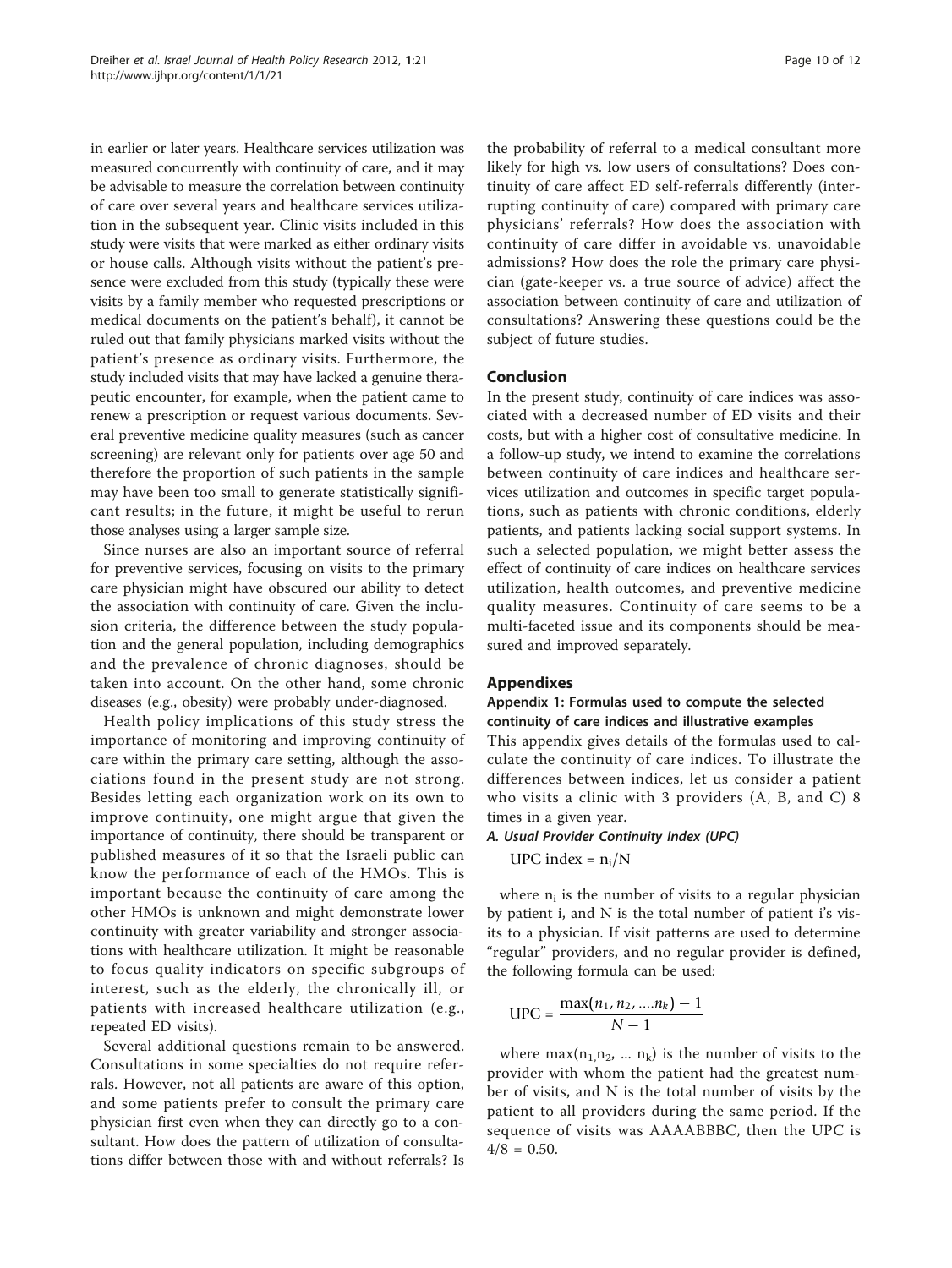<span id="page-10-0"></span>B. Modified Modified Continuity Index (MMCI)

$$
MMCI = \frac{1 - \frac{k}{N + 0.1}}{1 - \frac{1}{N + 0.1}}
$$

where k is the number of providers and N is the total number of visits to all providers in a given period. If the sequence of visits was AAAABBBC, then the MMCI is  $(1-3/8.1)/(1-1/8.1) = 0.72$ . If, for comparison, the sequence of visits was AAAABBBB, then the MMCI is  $(1-2/8,1)/(1-1/8,1) = 0.86$ , although both have the same UPC (0.5).

C. Continuity of Care Index (COC)

$$
COC = \frac{\sum_{i=1}^{k} n_i^2 - N}{N(N-1)}
$$

where k is the number of providers,  $n_i$  is the number of visits per provider I, and N is the total number of visits to all providers in a given period. If the sequence of visits is AAAABBBC then the COC is 0.32, while if the sequence of visits is AAAABBCC, the COC is 0.29, although both have the same UPC (0.50) and same MMCI (0.72).

D. Sequential Continuity Index (SECON)

$$
SECON = \frac{\phi_1 + \dots + \phi_{n-1}}{N-1}
$$

where  $\phi_i$  takes a value of 1 if the current and subsequent visits are made to the same provider, and has a value of 0 if these visits are made to different providers. N is the total number of visits in the period. The final visit in the period is ignored and therefore the formula refers to N-1. If the sequence of visits was AAAABBBB, then the SECON is  $6/7 = 0.86$ , while if the sequence of visits was ABABABBA, then the SECON is  $1/7 = 0.14$ , although they both have the same values for UPC (0.50), MMCI (0.86) and COC (0.43).

#### Abbreviations

COC: Continuity of Care Index; ED: Emergency department; MMCI: Modified Modified Continuity Index; SECON: Sequential Continuity; UPI: Usual Provider Index

#### Acknowledgements

The authors would like to thank Ms. Edna Oxman for editing the manuscript.

#### Author details

<sup>1</sup>Chief Physician's Office, Clalit Health Services, Tel Aviv 62098, Israel. <sup>2</sup>Siaal Research Center, Division of Health in the Community, Ben-Gurion University of the Negev, Beer-Sheva 84105, Israel. <sup>3</sup>The Ruth and Bruce Rappaport Faculty of Medicine, Technion - Israel Institute of Technology, Haifa 32000, Israel.

JD participated in the conception and design of the study, acquisition of data, analysis and interpretation of data, and drafting of the manuscript. DSC participated in the conception and design of the study, acquisition of data, analysis and interpretation of data, and drafting of the manuscript. YR aided in the literature review, conception and design of the study, and drafting of the manuscript. EB aided in the conception and design of the study, acquisition of data, analysis and interpretation of data, and drafting of the manuscript. HB participated in the conception and design of the study, and critically revising the manuscript for intellectual content. ADC participated in the conception and design of the study, analysis and interpretation of data, drafting of the manuscript, and critically revising the manuscript for intellectual content. All authors have given final approval of the submitted version.

#### Authors' information

Erez Battat is an analyst and statistician with more than 10 years of experience at the research department of the Chief's Physician office, at Clalit Health Services. He holds a Master in Business Administration degree. Haim Bitterman is the Chief Physician of Clalit Health Services and a Professor of Medicine in the Bruce and Ruth Rappaport Faculty of Medicine at the Technion - Israel Institute of Technology, Haifa. Formerly, he was the Chairman of Medicine in Carmel Medical Center in Haifa

Doron S. Comaneshter is an epidemiologist and statistician at Clalit Health Services with more than 10 years of experience in analyzing data. He is also a Ph.D. candidate at Haifa University, specializing in patients' rights and ethics issues concerning medical treatment.

Arnon D. Cohen, MD, MPH, PhD is the head of the Department of Quality Measurement and Research in the Chief Physician's Office at Clalit Health Services headquarters. Prof. Cohen is an associate professor at Ben-Gurion University. Prof. Cohen formerly served as the medical director of the southern Negev administration of Clalit Health Services.

Jacob Dreiher is a physician and epidemiologist, currently the director of Hospital Accreditation Department at the Hospital Division of Clalit Health Services. Formerly, he worked at the department of Quality Measures and Research at the Chief Phycian's Office of Clalit. He is a lecturer at Ben-Gurion University of the Negev, Beer Sheva, Israel.

Yael Rosenbluth is the Head of Information Services in the Chief Physician Office at Clalit Health Services Headquarters, and holds a Master Degree in Library & Information Studies.

#### Competing interests

The authors declare that they have no competing interests.

Received: 27 May 2011 Accepted: 23 May 2012 Published: 23 May 2012

#### References

- 1. Campbell H, Hotchkiss R, Bradshaw N, Porteous M: [Integrated care](http://www.ncbi.nlm.nih.gov/pubmed/9462322?dopt=Abstract) [pathways.](http://www.ncbi.nlm.nih.gov/pubmed/9462322?dopt=Abstract) BMJ 1998, 316:133-137.
- 2. Donaldson MS: [Continuity of care: a re-conceptualization.](http://www.ncbi.nlm.nih.gov/pubmed/11523291?dopt=Abstract) Med Care Res Rev 2001, 58:255-290.
- 3. Reid RJ, Haggerty JL, McKendry R: Defusing the confusion Concepts and Measures of Continuity of Healthcare Ottawa, ON: Canadian Health Services Research Foundation; 2002.
- 4. Haggerty JL, Reid RJ, Freeman GK, Starfield BH, Adair CE, McKendry R: [Continuity of care: a multidisciplinary review.](http://www.ncbi.nlm.nih.gov/pubmed/14630762?dopt=Abstract) BMJ 2003, 327:1219-1221.
- 5. Nutting PA, Goodwin MA, Flocke SA, Zyzanski SJ, Stange KC: [Continuity of](http://www.ncbi.nlm.nih.gov/pubmed/15043376?dopt=Abstract) [primary care: to whom does it matter and when?](http://www.ncbi.nlm.nih.gov/pubmed/15043376?dopt=Abstract) Ann Fam Med 2003, 1:149-155.
- 6. van Servellen G, Fongwa M, Mockus DE: Continuity of care and quality care outcomes for people experiencing chronic conditions: A literature review. Nursing Health Sci 2006, 8:185-195.
- 7. Gulliford M, Naithani S, Morgan M: What is 'continuity of care'? J Health Services Res Policy 2006, 11:248-250.
- 8. Salisbury C, Montgomery AA, Simons L, Sampson F, Edwards S, Baxter H, Goodall S, Smith H, Lattimer V, Pickin DM: Impact of Advanced Access on access, workload, and continuity: controlled before-and-after and simulated-patient study. Br J Gen Practice 2007, 57:608-614.
- Saultz JW: [Defining and measuring interpersonal continuity of care.](http://www.ncbi.nlm.nih.gov/pubmed/15043374?dopt=Abstract) Ann Fam Med 2003, 1:134-143.